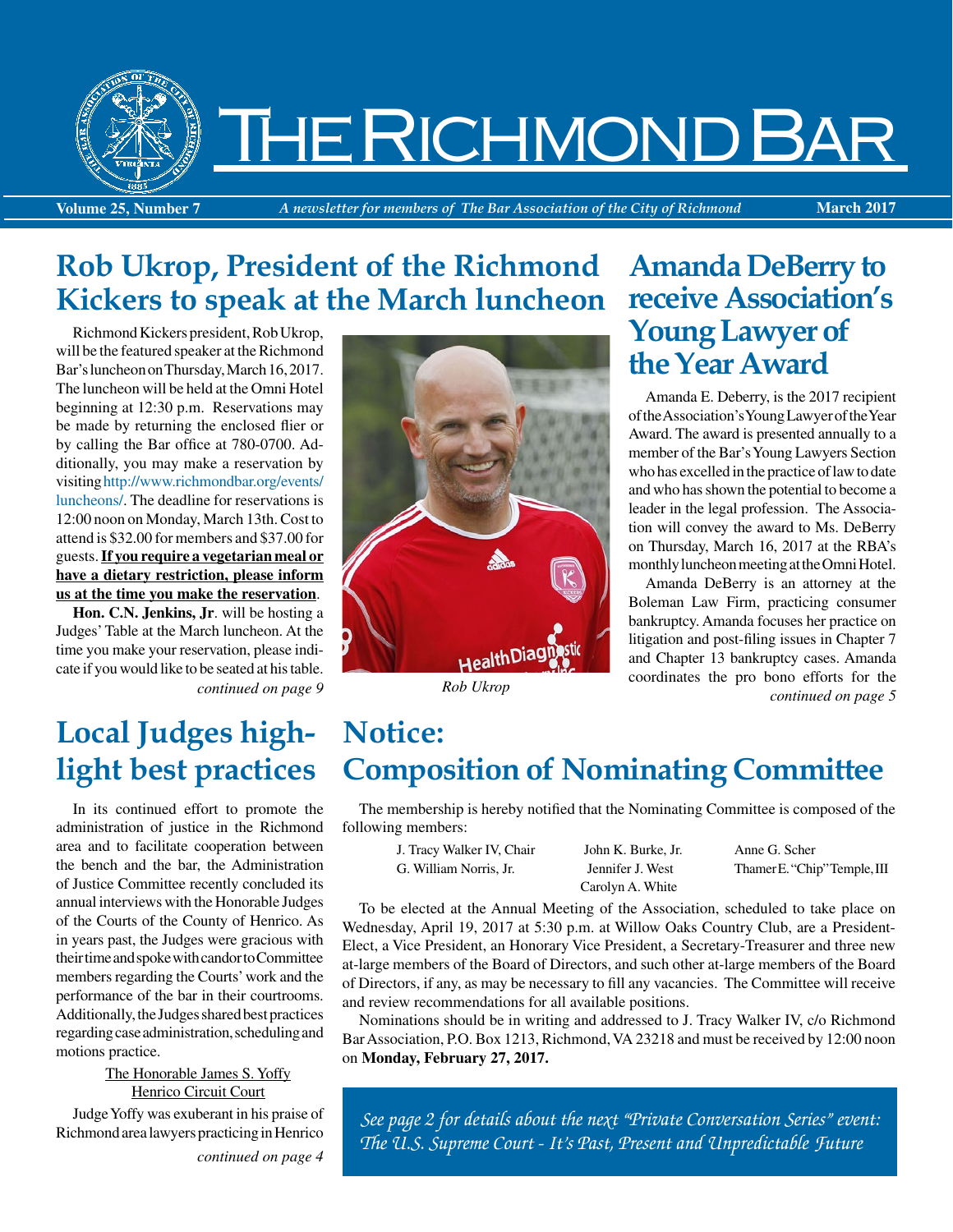If you've recently landed a new job or plum promotion, share the good news with the Richmond Bar. Include your full name, your company's name and location, your new title and your areas of concentration in your letter, press release, fax or e-mail. Announcements can be e-mailed to blamb[@richmondbar.org](mailto:blamb%40richmondbar.org?subject=) or mailed to Brittany Lamb, at P.O. Box 1213, Richmond, VA 23218.

# **Share the news**

**Megan Scanlon, Esquire**, has joined the law firm of Kaplan Voekler Cunningham & Frank, PLC, as an Associate practicing in commercial real estate and finance. Ms. Scanlon also works with community and homeowners associations around the Commonwealth, as well as advising on fair housing issues.

# **Luncheon Registration Form**

Please reserve a place for me at the **Thursday, March 16, 2017** luncheon which will be held at the Omni Richmond Hotel at 12:30 p.m.

Name (please print): \_\_\_\_\_\_\_\_\_\_\_\_\_\_\_\_\_\_\_\_\_\_\_\_\_\_\_\_\_\_\_\_\_\_\_\_\_\_\_\_\_\_\_\_\_

Phone:

I would like to make reservations for the following guest $(s)$ :

\_\_\_\_\_\_\_\_\_\_\_\_\_\_\_\_\_\_\_\_\_\_\_\_\_\_\_\_\_\_\_\_\_\_\_\_\_\_\_\_\_\_\_\_\_\_\_\_\_\_\_\_\_\_\_\_\_\_\_\_\_\_\_\_\_\_\_\_\_\_\_\_\_\_\_\_\_\_\_\_\_\_\_\_\_\_\_\_\_

□ Check enclosed. (\$32.00 for RBA members, \$37.00 for guests; payable to "Bar Association of Richmond")

# tranzon<sup>®</sup> / auction



Method of payment (check one):

- $\Box$  Firm billing. Firm:  $\Box$
- 
- $\Box$  At the door.
- $\Box$  Member of the Judiciary.

To comply with PCI regulations, credit card payment is not accepted by mail or Fax. For security purposes, you must register online at [http://www.richmondbar.org/events/luncheons/.](http://www.richmondbar.org/events/luncheons/)

 **If you require a vegetarian or special dietary meal, please inform us at the time you make the reservation.**

Return this form to: Richmond Bar Association, P.O. Box 1213, Richmond, Virginia 23218-1213. Reservations may be made by calling the Bar office at 780-0700 no later than noon on Monday, March 13, 2017.

**IMPORTANT NOTE: Under the reservation policy, members who make reservations will be expected to pay whether or not they attend. No cancellations or refunds after noon on March 13th. Reservations made by credit card payment are subject to a 5% service fee if cancelled by the appropriate cut-off date.** 

#### **THE BAR ASSOCIATION OF THE CITY OF RICHMOND**

*The views expressed in The Richmond Bar do not represent the policy or carry the endorsement of the Association unless specifically noted.*

Edited by Brittany R. Lamb

*Office Address* Eighth and Main Building 707 East Main Street, Suite 1620 Richmond, Virginia 23219

*Mailing Address* P.O. Box 1213 Richmond, Virginia 23218-1213

www.richmondbar.org

*Phone:* (804) 780-0700 *Fax:* (804) 648-7118

#### *Officers*

Vernon E. Inge, Jr., *President* Douglas D. Callaway, *President-Elect* Hon. Keith L. Phillips, *Honorary Vice President* Terrence L. Graves, Vice *President* Daniel E. Lynch, *Secretary-Treasurer* J. Tracy Walker IV, *Immediate Past President*

#### *Directors*

Cassandra C. Collins, *2013-2017* T. O'Connor Johnson, *2013-2017* Barbara A. Williams, *2013-2017* John A. Anderson, *2014-2018* Tara L. Casey, *2014-2018* Paul D. Hux, *2014-2018* R. Braxton, Hill IV, *2015-2019* Robert F. Moorman, *2015-2019* Robert S. Westermann, *2015-2019* Julie M. Cillo, *2016-2020* Melanie A. Friend, *2016-2020* Charles G. Meyer III, *2016-2020* Keith A. Pagano, *Bankruptcy Section* Elizabeth L. Linkenaugher, *Business Law Section* Calais Fitzmaurice, *Corporate Counsel Section*

Paul Kugelman, Jr., *Environmental & Energy Law Section*

Gwen Massie Wind, *Litigation Section* Kimberly Anne Keith, *Real Estate Section* Jeremy S. Williams, *Young* 

 *Lawyers Section*

Eric M. Page, *Virginia State Bar Council Representative* 

## *Staff*

Lelia N. Martin, *Executive Director* Sharon R. Potter, *Membership Director* Brittany R. Lamb, *Communications/Marketing Manager*

# Tranzon Real Estate Auctions Offer:



**Ideal for trust/estate, divorce, bankruptcy, foreclosure, or any situation where a timely disposition of real estate is desired.**

- A transparent process
- Strictly as-is contracts
- Swift resolution engagement to closing in just 70 days
- National coverage

Bill Londrey Commercial | 804.355.2251

Live, sealed bid, and online auctions | Free and always confidential consultations

Linda Terry Residential | 804.354.9090

**Recent Virginia and North Carolina auction sales highlights include:**





**Ocracoke Inn and Restaurant**



**413± AC Waterfront Development Tract**

### Join us for the next program in the Association's

### *"Private Conversation Series"*

# The United States Supreme Court – Its Past, Present & Unpredictable Future

Hear from the experts as they discuss the U.S. Supreme Court's establishment (both by constitution and by leadership), its role in political gamesmanship through the ages (including the current age), and what the future may hold.

#### Speakers:

Dahlia Lithwick, contributing editor at Newsweek & senior editor at Slate Kevin C. Walsh, Professor of Law, University of Richmond School of Law

### Moderator:

Tara L. Casey, Director, Carrico Center for Pro Bono & Public Service

Thursday, March 30, 2017 from 5:30 - 7:00 p.m.

Hunton & Williams LLP Riverfront plaza, East Tower 951 E. Byrd Street, 20th floor Parking is available under the building; the receptionist on the 20th floor will validate your ticket

## Cost to attend is \$10

Beer, wine, sodas and light hors d'oeuvres will be provided. Attendance is limited to the first 50 registrants on a first-come, first-served basis.

Reservations may be made by visiting <https://richmondbar.org/events/private-conversation-series/> or by calling 780-0700.

*The Association appreciates the generosity of Hunton & Williams for hosting the event.*

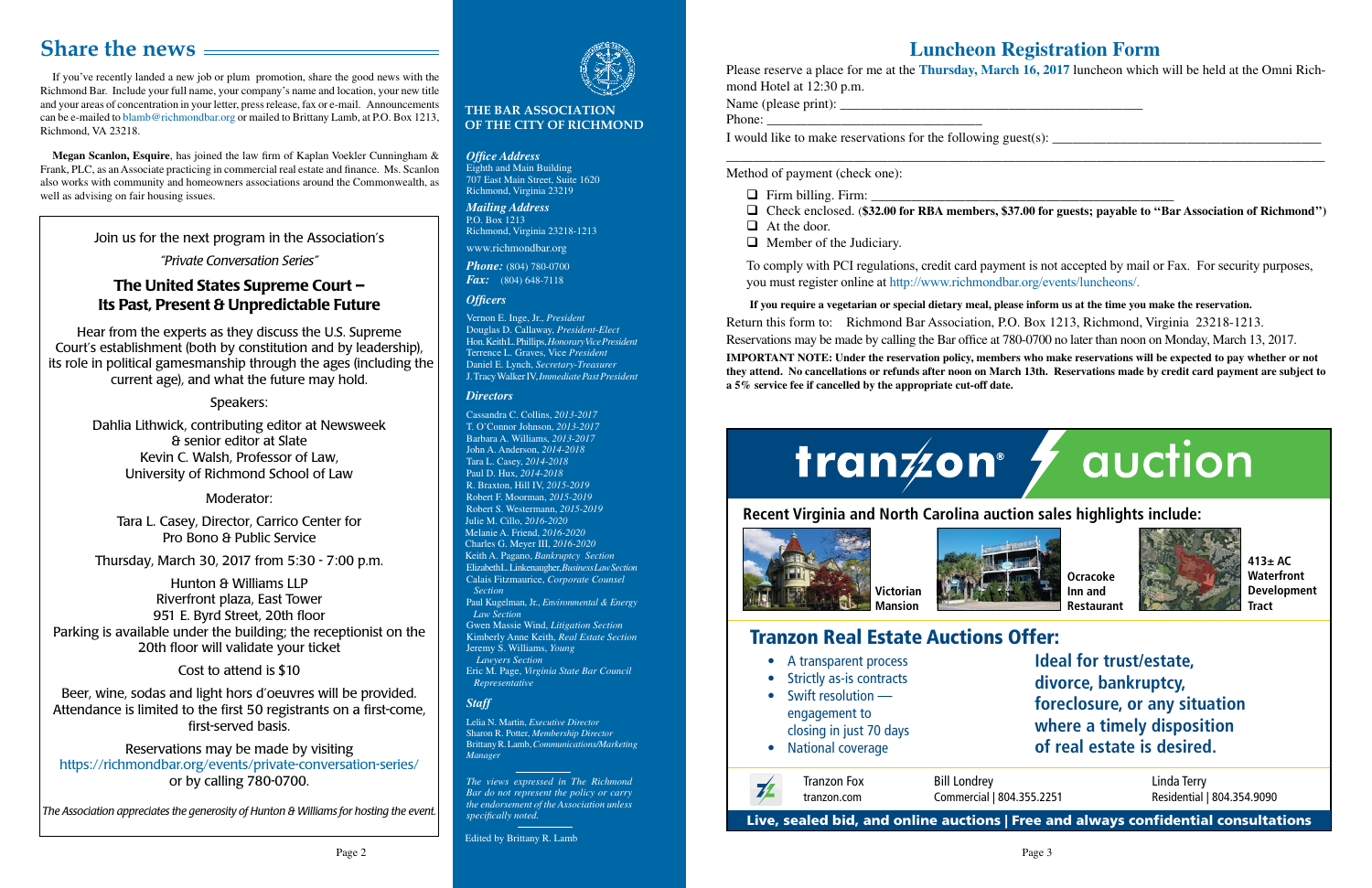

# **Local judges highlight best practices in case administration**

Circuit Court. They "exemplify professionalism," and he noted that "civility begets good lawyering" and that the local bar has "a cadre of good lawyers."

Judge Yoffy emphasized that if an attorney is going to be late, he or she should call chambers (804-501-4750) and let the secretaries or law clerks know. Attorneys should avoid setting cases on the same date in other jurisdictions if a case has previously been set in Henrico. Judge Yoffy said that this is the chief complaint that he and the other judges have.

Use care in setting motions. Agree on a date with opposing counsel, and be specific about the subject of the motion. Do not set a motion and then "piggyback" additional matters to be heard unless you get permission from chambers. Be realistic about how much time will be required to help keep the docket running smoothly.

Counsel should notify the Court promptly when a case is settled so that the Clerk may remove it from the docket. An order should be presented within 10 days.

Judge Yoffy said the Court's goal is to eliminate, to the extent possible, docket calls where counsel or litigants have to appear to set a criminal or civil trial. Appeals from Juvenile and Domestic Relations District Court can now be set by calling staff in chambers. Civil cases can likewise be set by calling.

Judge Yoffy thinks it is important as a matter of courtesy that counsel identify themselves at the beginning of a hearing. Also, Judge Yoffy added two additional comments. First, he noted that a pretrial scheduling order is required in every civil and domestic case. Second, he explained that emergency hearings require a supporting affidavit establishing that it is a true emergency.

Finally, the judges of the Henrico Circuit Court encourage the use of the judicial settlement process in civil and domestic cases. In such cases, retired judges attempt to resolve cases. If the parties wish to utilize the procedure, which is free of charge, the parties should submit a consent order to the Court so that it may order the settlement conference. Judge Yoffy has high praise for the value of this process.

> The Honorable G. Barton Chucker Henrico General District Court

At present the court has five judges with the two newest judges being Hon. John K. Honey and Hon. Thomas O. Bondurant, Jr.

Judge Honey marked his first year on the bench in November, 2016. Judge Bondurant was appointed by the Henrico Circuit Court Judges to fill the vacancy of Judge Mary Bennett Malveaux, who was elevated to the Court of Appeals. Judge Bonderant's appointment was recently ratified by the General Assembly for a six year term.

Presently, the General District Court holds arraignments and returns beginning at 9:00 a.m. Monday through Friday. The general civil docket begins at 10:00 a.m. Monday and Friday for civil returns, default judgments and setting of contested civil cases. Contested civil trials are scheduled Mondays and Fridays at 11:00 a.m. and Tuesday through Thursday at 1:30 p.m. The criminal and traffic docket is held Tuesday through Thursday beginning at 9:30 a.m. and 11:00 a.m. The court recently added a protective order docket. That docket is Monday through Thursday beginning at 1:00 p.m. and Friday beginning at 11:00 a.m. The cutoff time for filing (to be heard the same day) is 11:00 a.m. for the Monday through Thursday docket and 10:00 a.m. for the Friday docket.

Judge Chucker observes that Henrico has an excellent Bar and Bar Association. Attorneys are overall very collegial and professional. Henrico is also very fortunate to have an accomplished court appointed attorney list. The indigent defendants in Henrico receive excellent representation. With that in mind, he would like to remind attorneys to always be very prepared and organized for cases and always introduce yourself and your client at the outset of the case. If an attorney will be late for court or otherwise unavailable, please inform the court by contacting Danielle Lipscomb. Ms. Lipscomb can be reached at 501-4724 or [dlipscomb@courts.state.va.us](mailto:dlipscomb@courts.state.va.us). Even if an attorney is in the building, but has cases in multiple courtrooms, please communicate with all courtrooms as to location. As to civil cases, please communicate with courtroom clerks as soon as possible, and at least by the day before the case, about any variances or dismissals such that the courtroom clerk can reflect those changes. This can make a tremendous difference in the docket for the day.

DeBerry currently serves as the Secretary of the Richmond Bar Association Young Lawyer's Section Executive Committee and was a co-chair for the 2016 Bench-Bar Conference. She lives in Richmond, with her dog Willow, and enjoys playing sports and reading in her *Amanda E. DeBerry* and enjoy free time.

The Honorable Stuart L. Williams Jr. Henrico Juvenile and Domestic Relations District Court

Representatives of the Administration of Justice Committee met with the Honorable Stuart L. Williams, Jr., chief judge of the

Henrico County Juvenile and Domestic Relations District Court, on December 13, 2016.

Judge Williams noted several changes coming to the court in 2017. The Court will transition to a paperless record-keeping system during the first quarter of the year. After receiving training on the new system and scanners in February, the Court will choose a date after which all newly-opened cases will have paperless records. Filing will still occur by paper, but the clerks will scan the documents and shred them, rather than adding to the vast number of paper files stored in the clerk's office. Cases filed before the paperless date would remain in paper storage. Though the Court still needs to refine some details, it is anticipated that kiosks would be available in the courthouse for the public to view their files, and that counsel would also have the ability to access cases on which they are counsel of record.

In other technological developments, the Court is having consoles installed in each of the courtrooms, which will allow police officers to plug in their body cameras to show footage during hearings. Henrico County will also launch a Juvenile Drug Court program in the first quarter of the year, which he notes did not require any additional revenue. Judge Johnson will preside, and will see each of the juveniles enrolled in the program weekly.

For attorneys practicing in the court, Judge Williams emphasizes the need for calendar control. The Court has experienced significant difficulty due to attorneys who overbook and are not available when the bailiff calls their cases. This can delay the entire docket and cause scheduling issues for the Court, the public, and other attorneys.

Judge Williams noted that cases being set for hearing in December will likely be heard in mid-summer 2017. If attorneys need to set a motion for hearing, they should contact the judge's lead clerk.

Recently, the Court recently added several new attorneys to the court-appointed list. This occurs in July and December of each year. An attorney seeking court-appointed cases should send a letter to the Court requesting that his or her name be added to the court-appointed list, enclosing the attorney's Supreme Court qualification letter for misdemeanor, felony, or guardian ad litem cases. Providing a résumé is helpful, as is appearing to introduce oneself to the Court.

Richmond office and helped lead a CLE for the Richmond Bankruptcy Bar on filing pro bono Chapter 7 cases. She also co-authored an article entitled "Pro Se Debtors: Deficiencies, Inefficiencies, and Possible Solutions" for the VSB Bankruptcy Law News, Winter 2014 edition.

 "In daily practice, she is a strong advocate for her clients and is always well prepared and certainly is thought of highly among her peers," said Kimberly Chandler of the Metro Richmond Women's Bar Association in one nomination letter, "Partners of her firm often describe Amanda as a "natural leader within the firm" and refer to her as a person who can be relied upon to handle complex matters that would typically be reserved for far more experienced attorneys."

Amanda attended Texas A&M University, receiving a Bachelor of Arts in Political

# **Amanda DeBerry to receive Young Lawyer of the Year Award**

#### *continued from page 1*

Science, before heading to William & Mary for law school. Amanda is very active with the Richmond Bar Association, but also the Virginia Bar Association and the Metropolitan Richmond Women's Bar Association. "Amanda is a great example of a bright young lawyer, who not only exhibits a high degree of professionalism, but will go out of her way to contribute to the profession as a whole," said Patrick Keith, President of Boleman Law Firm. "Amanda's accomplishments within the Bar, the community and our firm make her deserving to be named the RBA Young Lawyer of the Year."



#### *continued from page 1*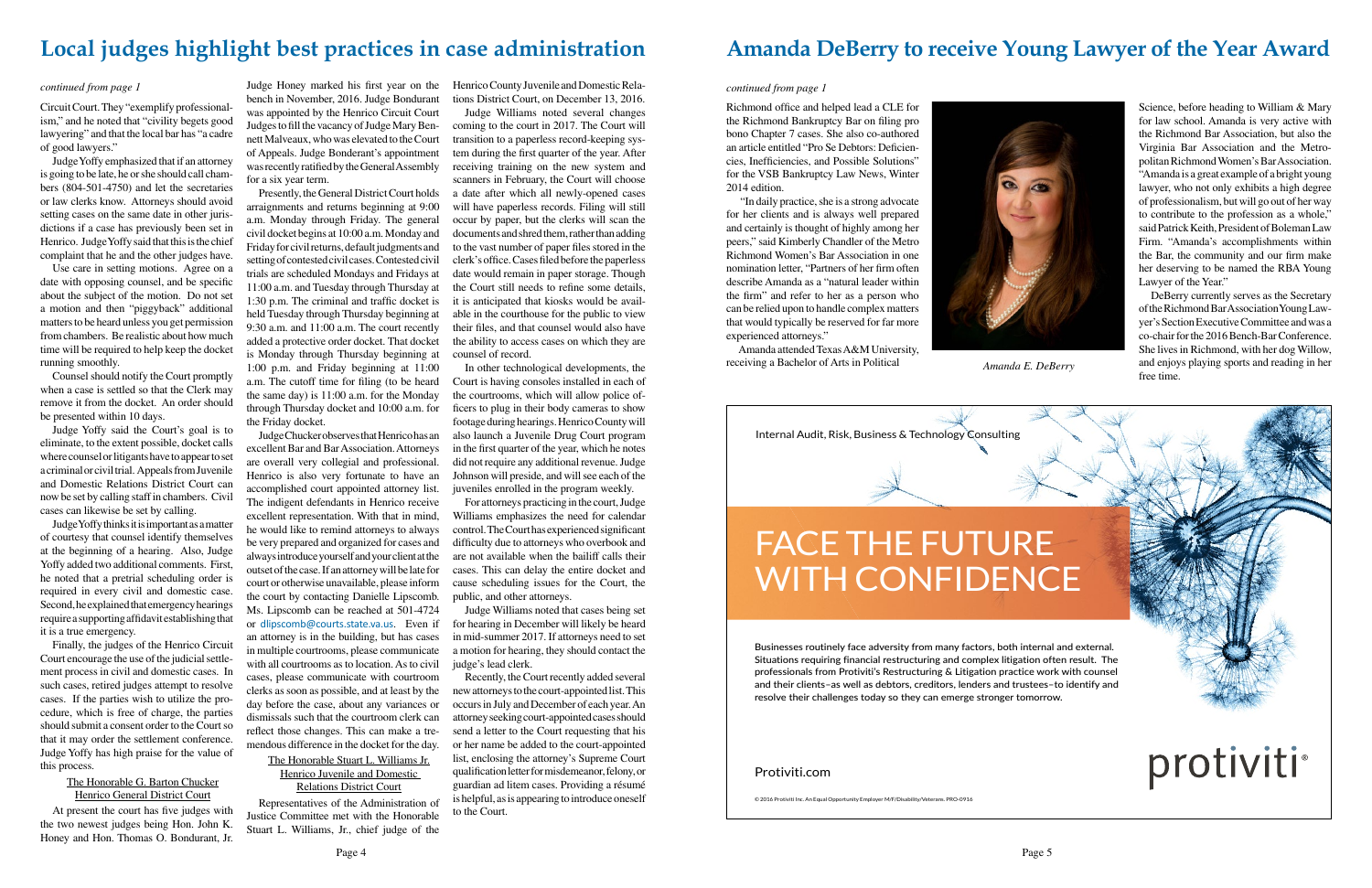# **Making Sense of the Numbers: An Accounting and Finance Primer for Attorneys and Specialized Topics in Litigation**

n, 707 E. Main Street

**April 19)**  $50$  after April 19)

Please join the experts from Protiviti for an accounting primer that will address 1) analysis of financial statements, including balance sheets, income statements, and statements of cash flows, 2) financial ratios, and what they mean, 3) footnotes to financial statements, and their usefulness, and 4) terminology. The subject matter for the litigation topics will include 1) commercial litigation damage theories and concepts, 2) damage period implications, 3) damage calculations, and 4) specific considerations in damages preparation. Speakers are: Alicia Moosally, Heather Williams, and Rob Smith, all of Protiviti.

| DATE:            | Wednesday, April 26, 2017                                    |
|------------------|--------------------------------------------------------------|
| TIME:            | 4:00 p.m. to $6:00$ p.m.                                     |
| <b>LOCATION:</b> | 2nd Floor Conference Room                                    |
| <b>COST:</b>     | \$75 for members (\$85 after<br>\$150 for non-members (\$16) |

# *Continuing Legal Education courses* **Averting Disaster! How to Avoid Common Advocacy Mistakes**

### **MCLE CREDIT:** THIS PROGRAM HAS BEEN APPROVED BY THE VIRGINIA MCLE BOARD FOR **2.0 HOURS**

OF CREDIT

# **2017 Legslative Update**

om, 707 E. Main Street

ter April 27)<br><sup>\$160</sup> after April 27)

The Bar's Legislative Update seminar is back by popular demand! Meade A. Spotts of Spotts Fain PC is assembling and will moderate a panel covering the legislation enacted or amended by the General Assembly during the 2016 legislative session. Join him and a panel of Senators and Delegates as they bring you up to date on the hot topics in business, real estate, commerce and labor legislation.

| DATE:        | Thursday, May 4, 2017                                       |
|--------------|-------------------------------------------------------------|
| TIME:        | 4:00 p.m. to $6:00$ p.m.                                    |
|              | <b>LOCATION:</b> 2nd Floor Conference Roo                   |
| <b>COST:</b> | \$75 for members $(\$85$ after \$150 for non-members $(\$)$ |

# **MCLE CREDIT:** THIS PROGRAM HAS BEEN APPROVED BY THE VIRGINIA MCLE BOARD FOR **2.0**

m, 707 E. Main Street

r April 18)<br>60 after April 18)

This program is designed to help new practitioners (and seasoned attorneys) avoid the common mistakes that lawyers make inside and outside of the courtroom as well as provide advice to all attorneys on how to more effectively litigate and negotiate on behalf of your client. The panelists will include the Honorable B. Waugh Crigler (Ret.), former U.S. Magistrate Judge for the Western District of Virginia, now of the McCammon Group and the Honorable Thomas B. Hoover (Ret.), formerly of the 9th Judicial Circuit of Virginia, and now of The McCammon Group. Joel R. McClellan, an attorney at Marks & Harrison, will moderate the panel. All CLE registrants are invited to join us for a Happy Hour afterwards just a block away at Capital Ale House. Complimentary drinks and appetizers will be provided (included in registration fee).

| DATE:            | Tuesday, March 7, 2017                                                                       |
|------------------|----------------------------------------------------------------------------------------------|
| TIME:            | 4:00 p.m. to $6:00$ p.m.                                                                     |
| <b>LOCATION:</b> | 2nd Floor Conference Room, 707 E. Main Street                                                |
| <b>COST:</b>     | \$75 for members (\$85 after February 28)<br>\$150 for non-members (\$160 after February 28) |

**MCLE CREDIT:** THIS PROGRAM HAS BEEN APPROVED BY THE VIRGINIA MCLE BOARD FOR **2.0 HOURS** OF CREDIT

This CLE will provide a primer on business and what it involves, including a discussion on how to recognize when a business divorce may be the best course of action for an organization that is not currently considering it. In addition to discussing their own experiences, the speakers will address the statutory mechanisms for triggering a seperation, ethical considerations for counsel to the organization, and the unique challenges facing parties in litigation of this nature. Speakers are W. Michael Holm, Stephen M. Faraci, Sr. and C. Matthew Haynes, all of LeClairRyan.

# **Breaking Up is Hard to Do: The Practical and Legal Considerations of a Business Divorce**  *Continuing Legal Education courses*

| DATE:            | Tuesday, April 25, 2017                                     |
|------------------|-------------------------------------------------------------|
| TIME:            | 4:00 p.m. to $6:00$ p.m.                                    |
| <b>LOCATION:</b> | 2nd Floor Conference Roor                                   |
| COST:            | \$75 for members (\$85 after<br>\$150 for non-members (\$16 |

### **MCLE CREDIT:** THIS PROGRAM HAS BEEN APPROVED BY THE VIRGINIA MCLE BOARD FOR **2.0 HOURS**

OF CREDIT

# **Convict to Citizen: Perspectives on the Restoration of Civil Rights**

Join experts, Stuart A. Raphael, Solicitor General of Virginia; Hope Amezquita, Staff Attorney and Legislative Counsel for the Virginia ACLU; Anthony F. Troy of Eckert Seamans; and an expungement practitioner as they discuss the legal processes related to the restoration of civil rights post-conviction. Panelists will focus on the Howell v. McAuliffe case, the expungement process and the restoration of rights for the wrongly convicted, using the Norfolk Four as an example. Following the general discussion, questions and comments from attendees are encouraged.

| DATE:            | Thursday, March 30, 2017                                                               |
|------------------|----------------------------------------------------------------------------------------|
| TIME:            | 4:00 p.m. to $6:00$ p.m.                                                               |
| <b>LOCATION:</b> | 2nd Floor Conference Room, 707 E. Main Street                                          |
| <b>COST:</b>     | \$75 for members (\$85 after March 23)<br>\$150 for non-members (\$160 after March 23) |

**MCLE CREDIT:** THIS PROGRAM HAS BEEN APPROVED BY THE VIRGINIA MCLE BOARD FOR **2.0 HOURS** OF CREDIT

**RBA members -- Take advantage of the Association's CLE Discount Program and save money! Purchase 6 hours of credit for \$120 or a 12 hour block for \$220, and then register for any RBA seminars (excludes some Section-sponsored CLE and Bench-Bar Conference) conducted through October 31, 2017. Visit www. richmondbar.org and click on "Continuing Legal Education" or call 780-0700 for more details.**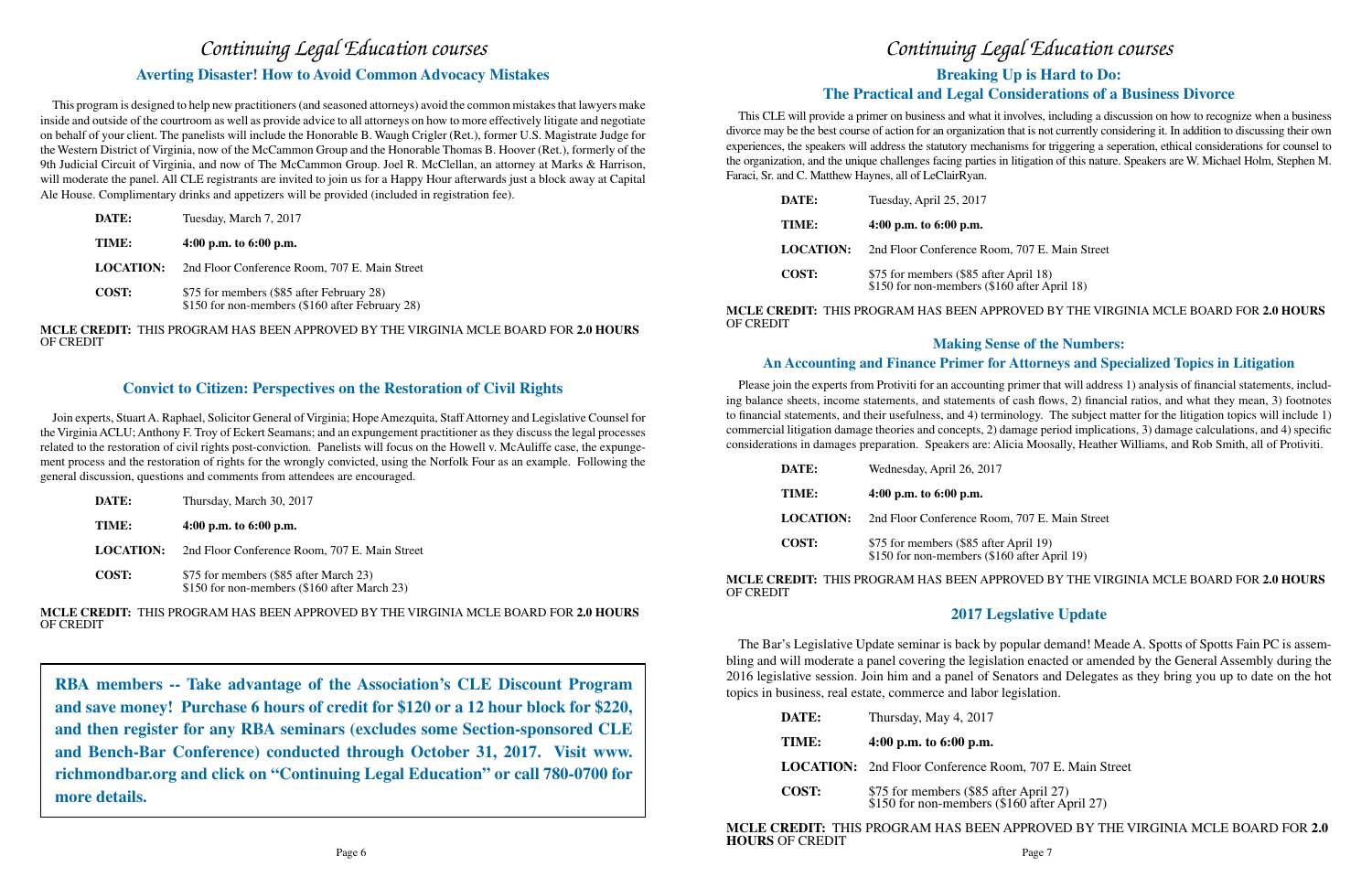# **CLE Registration Form**

| Name:<br><u> 2001 - Jan James Alexandri, president politik (h. 1882).</u> |
|---------------------------------------------------------------------------|
| Address:<br><u> 1989 - John Stone, Amerikaansk politiker († 1989)</u>     |
|                                                                           |
| Phone Number:                                                             |

| Date     | <b>Seminar Title</b>               | <b>CLE</b> Hours | <b>Members</b> | <b>Non-Members</b><br>(Registration/Late Registration) |               |
|----------|------------------------------------|------------------|----------------|--------------------------------------------------------|---------------|
| March 7  | <b>Avoiding Common Mistakes</b>    | 2.0              | \$75/\$150     | \$85/\$160                                             | <sup>\$</sup> |
| March 30 | <b>Restoration of Civil Rights</b> | 2.0              | \$75/\$150     | \$85/\$160                                             | \$            |
| April 25 | <b>Business Divorce</b>            | 2.0              | \$75/\$150     | \$85/\$160                                             | $\mathcal{S}$ |
| April 26 | <b>Accounting for Attorneys</b>    | 2.0              | \$75/\$150     | \$85/\$160                                             | $\mathcal{S}$ |
| May 4    | 2017 Legislative Update            | 2.0              | \$75/\$150     | \$85/\$160                                             | $\mathcal{S}$ |
|          |                                    |                  | <b>Total</b>   |                                                        | \$            |

How To Register:

E-mail Address:

- $\Box$  By Credit Card To comply with PCI regulations, credit card payment is not accepted by mail or Fax. For security purposes, you must register online at [http://www.richmondbar.org/cle/schedule-class-descriptions/](https://www.richmondbar.org/cle/schedule-class-descriptions/).
- □ By Check Return this form with payment to Richmond Bar Association, P.O. Box 1213, Richmond, VA 23218
- $\Box$  I participate in the CLE Discount Program. Please deduct hour(s) from my balance.

Rob Ukrop is a motivational speaker who has spoken at over 2,000 events over the last 25 years encouraging kids of all ages to "Dream High, Work Harder, and Keep on Smiling!"

Detach and send form and check to: Richmond Bar Association, P.O. Box 1213, Richmond, VA 23218-1213 (804) 780-0700 (phone); (804) 648-7118 (fax)

Cancellation of registration for continuing legal education seminars is allowed up to one week prior to the seminar. Reservations made by credit card payment are subject to a 5% service fee if cancelled by the appropriate cut-off date. Refunds or credits to a member's discount program account will be given up to one week prior to the date of the seminar.

 $4:00 - 6:00$  p.m. Eighth & Main Building, 2nd Floor Conference Center 707 E. Main Street, Richmond, VA 23219

#### *continued from page 1*

Protiviti, Inc. protiviti

Rob retired in 2004 from a 12-year professional soccer career playing for numerous teams including the New England Revolution and his hometown team, the Richmond Kickers. A 1993 graduate of Davidson College, Rob is actively involved in his hometown of Richmond, Virginia. He serves as president of two non-profit community boards: Richmond's Police Athletic League and the Richmond Kickers Youth Soccer Club. The Richmond Kickers Youth Soccer Club owns the professional team and is the entity that is entering into the agreement with the city to renovate City Stadium. He is also a member of the board for SwimRVA.

Page 8 Page 9 The Association appreciates WilliamsMullen for providing the printing of the pamphlets.

Rob, who graduated in 1988 from The Collegiate School, coaches ECNL girls soccer teams for Richmond United, while also coaching at his high school with both the boys and girls programs. Rob and his wife, Shannon, have two children, Peyton and Presley. They are active at their church, Commonwealth Chapel.



# **Rob Ukrop to speak in March**

*The RBA proudly presents the second in a series of programs for solo and small firm practitioners:*

#### Back Office 2.0 – Using Technology To Maximize Productivity and Profitability

Panelists are:

Douglas R. Burtch of Burtch Law PLLC Robert A. Peay, Kaleo Legal Alvah Wyatt and Allison Wyatt, Microtel Systems Corporation

### Wednesday, March 29, 2017

Cost to attend is \$10

Beer, wine and light hors d'oeuvres will be provided. Space is limited; registration accepted on a first come-first served basis.

Reservations may be made by visiting [https://www.richmondbar.org/](https://www.richmondbar.org/events/solo-and-small-firm/) [events/solo-and-small-firm/](https://www.richmondbar.org/events/solo-and-small-firm/)

The event is sponsored by Microtel Systems Corporation

FindLaw

FindLaw.

Halasz Court Reporting

HALASZ MPORTING & GENO SOMERINGS

Minnesota Lawyers Mutual Insurance Company

MINNESOTA LAWYERS MUTUAL

Old Republic National Title Insurance, Co.

: OLD REPUBLIC TITLE

Park Sterling Bank<br>
PARKSTERLING

Superior Document Services



The Richmond Bar apppreciates the patronage of its 2016-2017 Select Sponsors:

**Spring Cocktail Party**

Wednesday, April 19, 2017, 6:00 p.m. - 8:00 p.m.

at Willow Oaks Country Club

Cost to attend is \$50 per RBA member First non-member guest - \$50 additional non-member guests - \$65

Includes an open bar and heavy hors d'oeuvres



Invitations will be mailed

# **Notice of RBA Annual Meeting**

The Annual Meeting of The Bar Association of the City of Richmond will be held on Wednesday, April 19, 2017 beginning at 5:30 p.m. preceding the Bar's Spring Cocktail Party at Willow Oaks Country Club. Members will be asked to elect new officers and directors and transact other such business as may properly come before the meeting.

The latest version of the RBA's pro se education pamphlets, "Your Guide to Civil Litigation in General District Court" and "Your Guide to Landlord-Tenant Disputes," are now available. These pamphlets, which were produced by the Bar's Pro Bono Committee, are available in both English and Spanish and are designed to help a pro se litigant understand the basic rules and procedures of civil litigation in the General District Court.

The pamphlets are provided free of charge to court personnel, law enforcement officials, legal aid societies, libraries, and other not-for-profit organizations. They are also available on the RBA website at [www.](http://www.richmondbar.org/) [richmondbar.org](http://www.richmondbar.org/) under "Publications."

# **Pamphlets designed to educate pro se litigants available**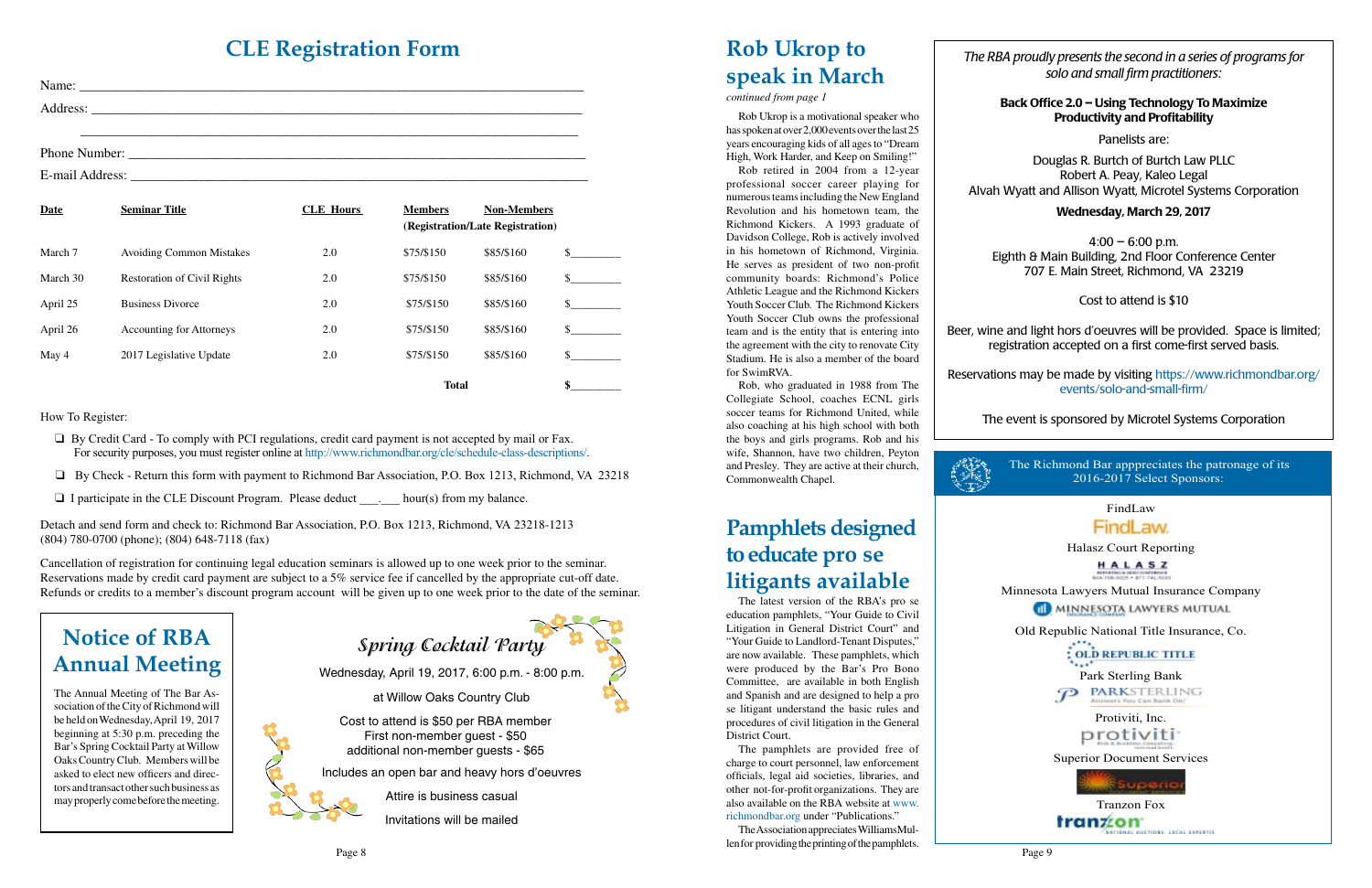The Richmond Bar Association welcomes the following new members:

> Mark Earley, Jr. Heather Fields Erin Fleeger Sara Gaborik Ryan Gallagher Michael Gill Raymond Herbert Caleb Ivill Donald Kent Reilly Moore Emily Palombo Taylor Rayburn Ian Vance Megan Watkins

# **Welcome new members**

# **Get involved - serve on a RBA committee**

Members who volunteer to serve on Committees and participate in events are the lifeblood of the Association. The new Bar year will begin on June 1, and President-Elect Doug Callaway will be making new appointments to the Committees listed below. If you are interested in serving on a Committee, please contact him at 775-1131 doug.callaway@bankatunion.com

> Administration of Justice Communications Continuing Legal Education Finance Judiciary Membership Pro Bono

Pursuant to Section 4.07 of the Bylaws of the Young Lawyers Section of The Bar Association of the City of Richmond, notice is hereby given that a Nominating Committee has been appointed to consider candidates and nominate officers and Executive Committee members for election at the Section's Annual Meeting. The members of the Nominating Committee are as follows:

| Jessica E. Barile  | Corey S. Booker    |
|--------------------|--------------------|
| Franklin R. Cragle | Elizabeth L. Gunn  |
| John A. Merrick    | Jeremy S. Williams |

Any group of 10 or more members of the Section may make nominations by submitting the name of any nominee to the undersigned Secretary of the Section by 5:00 p.m. on Monday, February 27, 2017. In addition, any member of the Section may suggest candidates for consideration by the Nominating Committee. Suggestions for consideration shall be made by notifying the undersigned.

Amanda E. DeBerry, Secretary Boleman Law Firm P.C. P.O. Box 11588 Richmond, Virginia 23230 [aedeberry@bolemanlaw.com](mailto:aedeberry%40bolemanlaw.com?subject=)

# YLS: Notice of Appointment of Nominating Committee

*Visit us on Facebook, LinkedIn or our webpage, [www.richmondbar.org](http://www.richmondbar.org), for the latest information on luncheons, seminars, socials and section events*

**\* \* \***

Members of the Young Lawyer Section manner the phones during Call 12 on the evening news program on NBC 12 on January 18th. John Merrick, Joley Steffans and David Gluckman (pictured left to right) fielded non stop calls from citizens providing them with answers to general questions and referring them to appropriate legal services such as Lawyer Referral or Legal Aid.

### *Nominations for the Following Awards are Now Being Accepted*

#### **Hunter W. Martin Professionalism Award**

Established in 1993, the Hunter W. Martin Professionalism Award is named after the first recipient, Hunter W. Martin. This award was created to be presented to members of the legal profession who , throughout their lives and careers in the law, have best exemplified the conduct and high ideals embodied in the Bar's Principles of Professionalism. Nominees should possess an understanding of, and adherence to high ethical standards of conduct and tolerance, respect and civility toward clients, opposing parties, colleagues and the judiciary.

Recent recipients: Michael W. Smith (2016), Claire G. Cardwell (2015), Thomas G. Slater, Jr. (2014), Hon. Dennis W. Dohnal (2013), Philip B. Morris (2012), Russell V. Palmore (2011, awarded posthumously), Wyatt B. Durrett, Jr. (2010), Frank B. Miller III (2009), Robert E. Eicher (2008), Hon. Robert A. Pustilnik (2007)

#### **Hill-Tucker Public Service Award**

The Hill-Tucker Public Service Award is named after Oliver W. Hill and Samuel W. Tucker who received the first award in 1989. This award was created to be presented to members of the legal profession who render conspicuous public service and otherwise distinguish themselves in service to society beyond law practice.

Recent recipients: Mary E. Langer (2017), Jennifer L. McClellan (2016), Clarence M. Dunnaville, Jr. (2015), Hon. Tim Kaine (2013), Henry W. McLaughlin III (2010), O. Randolph Rollins (2009), Hon. Elizabeth B. Lacy (2008), John V. Cogbill III (2007), Chief Justice Leroy R. Hassell, Sr. (2006), Julious P. Smith, Jr. (2005), Hon. Gerald Baliles (2003)

#### **John C. Kenny Pro Bono Award**

In 1989, the Bar Association of the City of Richmond established its Pro Bono Publico Award, which is presented annually to a recipient who has excelled in one or more of the following ways:

(1) Demonstrated dedication to the development and implementation of pro bono projects to improve delivery of legal services to the poor;

(2) Contributed significantly toward the development of innovative approaches to delivery of volunteer services;

(3) Participated in an activity which resulted in addressing previously unmet legal needs or extending pro bono legal services to underserved segments of the legal community;

(4) Successfully handled pro bono cases that favorably affected the provision of other services to the poor in the Richmond metropolitan area;

(5) Participated in activities which resulted in the enactment of legislation that contributed substantially to the delivery of services (legal or otherwise) to the poor; and/or

(6) Devoted significant time to furthering the delivery of legal services to the poor by handling one or more pro bono matters or providing training for or recruiting volunteer pro bono attorneys in the Richmond metropolitan area.

Recent recipients: Christopher M. Malone (2016), The Pro Bono Clearinghouse (2015), John M. Robb III (2014), Benjamin R. Lacy IV (2013, awarded posthumously), Harry M. Johnson III and Scott C. Oostdyk (2012), UR Downtown and the Carrico Center for Pro Bono Services (2011), G. Andrew Nea, Jr., (2010), Stephen A. Northup (2009)

#### **Liberty Bell Award**

The Liberty Bell Award is based on criteria established by the American Bar Association to recognize persons outside the legal profession who have served to promote a better understanding of our government. The award is given to persons who:

- (1) Promote a better understanding of our form of government, especially the Bill of Rights;
- (2) Encourage a greater respect for law and the courts;
- (3) Stimulate a deeper sense of individual responsibility to the end that citizens recognize their duties as well as their rights;
- (4) Contribute to the effective functioning of our institutions of government; and
- (5) Inculcate a better understanding and appreciation of the rule of law.

Recent recipients: S. Buford Scott (2013), Thomas A. Silvestri (2011), Hon. Susan Clark Schaar, Hon. Bruce F. Jamerson (2010), Laura Sanchez-de Solar (2008), Sister Cora Billings, Rev. Benjamin Campbell, Dr. Jack Spiro (2006), Dr. Warren Stewart (2005), Vernard W. Henley (2002), James E. Ukrop & Robert S. Ukrop (2001), Charlie McDowell (1999)

Members are encouraged to nominate any candidates who they believe are qualified for an award.

To nominate an individual, contact the Chair of the Association's Committee on Awards and Honors Terrence L. Graves at

[tgraves@sandsanderson.com](mailto:tgraves%40sandsanderson.com?subject=)

# **RBA Young Lawyers participate in Call 12**